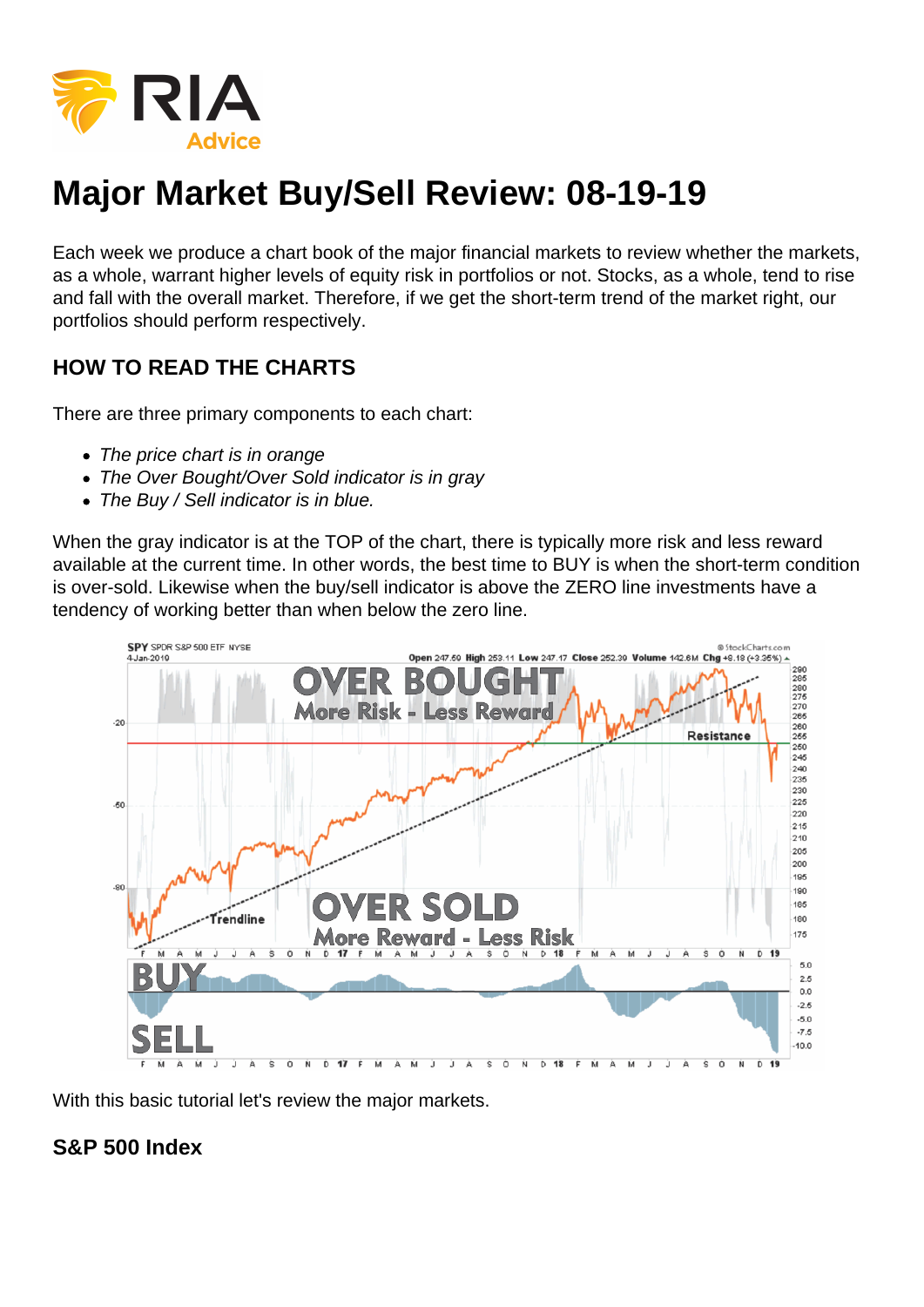- As noted in our daily portfolio commentary we added a 2x long back into the Long-Short portfolio Thursday pre-market.
- We are holding the position over the weekend as the market is not overbought yet.
- With the market close to registering a "Sell" signal, it is unlikely the current correction is over, but given the reversal in the overbought/sold indicator there is potential for a bit more rally next week. It will be one to sell further into.
- Short-Term Positioning: Bullish
	- Last Week: Hold position
	- This Week: Hold position.
	- o Stop-loss moved up to \$285
	- Long-Term Positioning: Neutral due to valuations

#### Dow Jones Industrial Average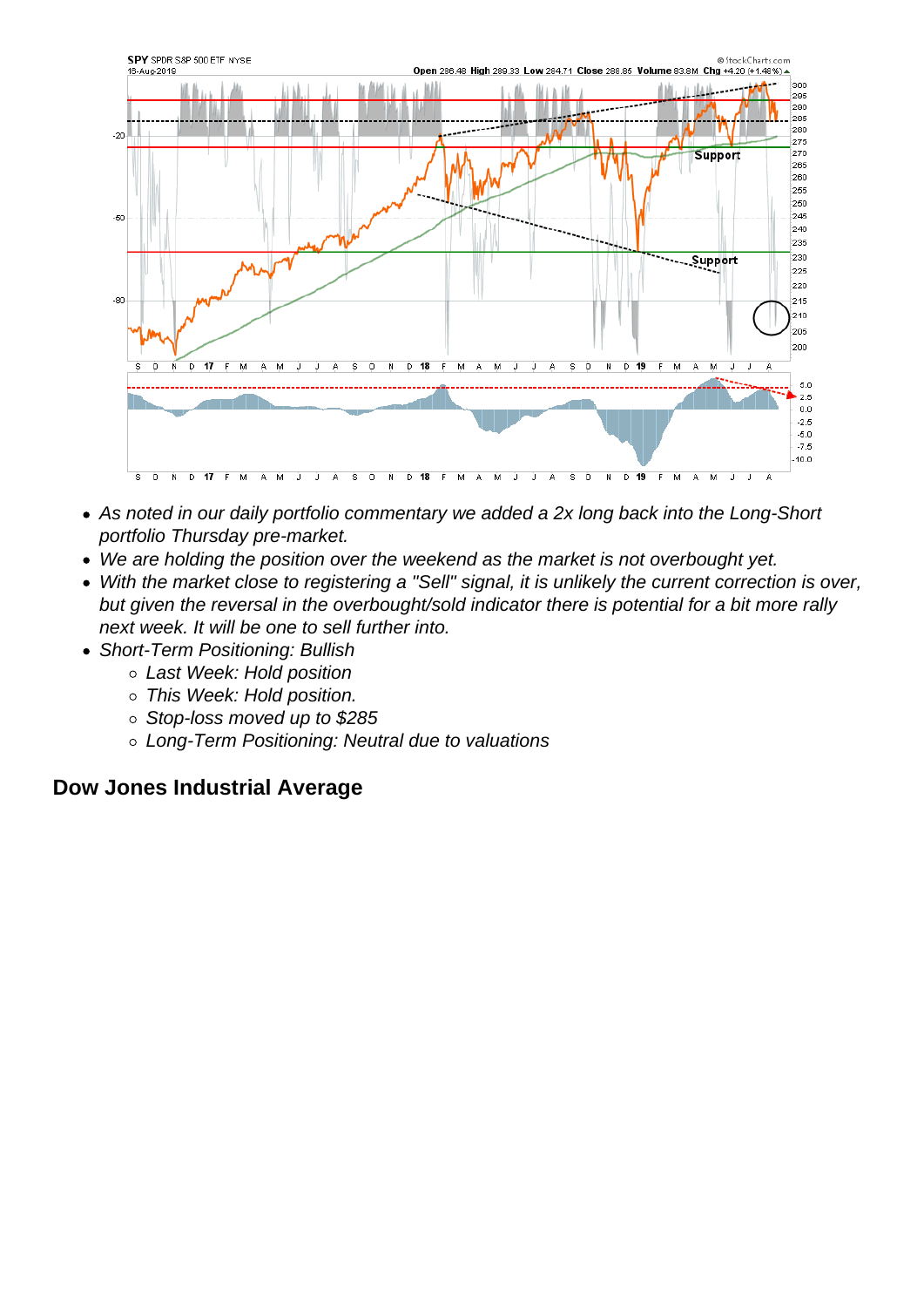- DIA bounced off its 50-dma this past week which is positive.
- However, like SPY, it is very close to registering a "Sell" signal. Look for this rally to fail likely next week.
- Short-Term Positioning: Neutral
	- Last Week: Hold current positions
	- o This Week: Hold current positions.
	- Stop-loss moved up to \$255.00
- Long-Term Positioning: Neutral

Nasdaq Composite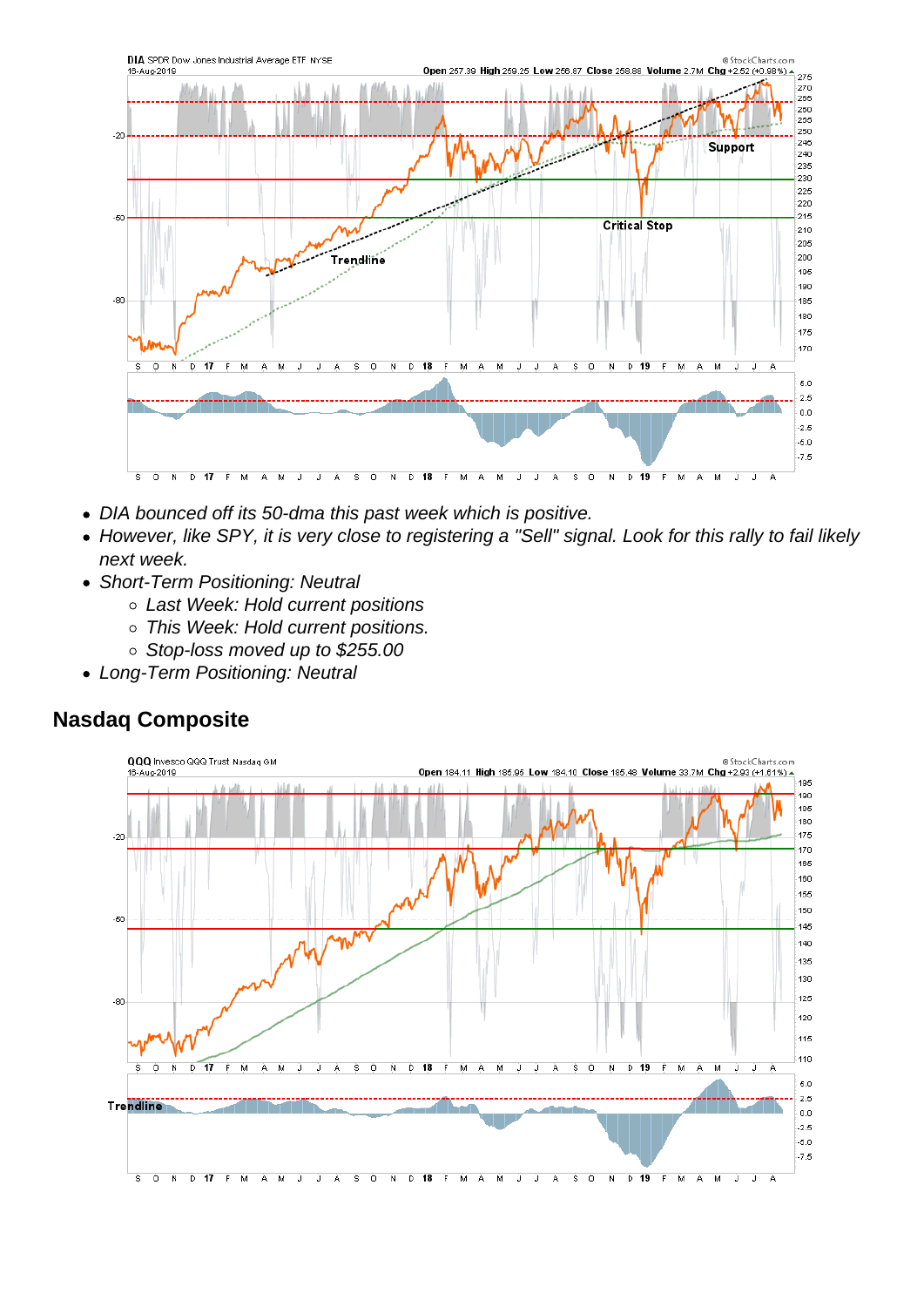- QQQ rallied modestly last week, but was uninspiring.
- The buy signal is deteriorating, like DIA and SPY, and a reversal to a sell will likely see a correction to more major support. Remain cautious and keep stops in place.
- Short-Term Positioning: Bullish
	- Last Week: Hold position
	- This Week: Hold position
	- Stop-loss moved up to \$175
- Long-Term Positioning: Neutral

S&P 600 Index (Small-Cap)

- SLY continues to disappoint.
- The buy signal is about to reverse to a sell, and performance is very disappointing.
- As we have repeatedly stated, there are a lot of things going wrong with small-caps currently so the risk outweighs the reward of a trade at this juncture.
- Short-Term Positioning: Bearish
	- Last Week: No position
	- o This Week: No position.
	- o Stop loss violated.
- Long-Term Positioning: Bearish

S&P 400 Index (Mid-Cap)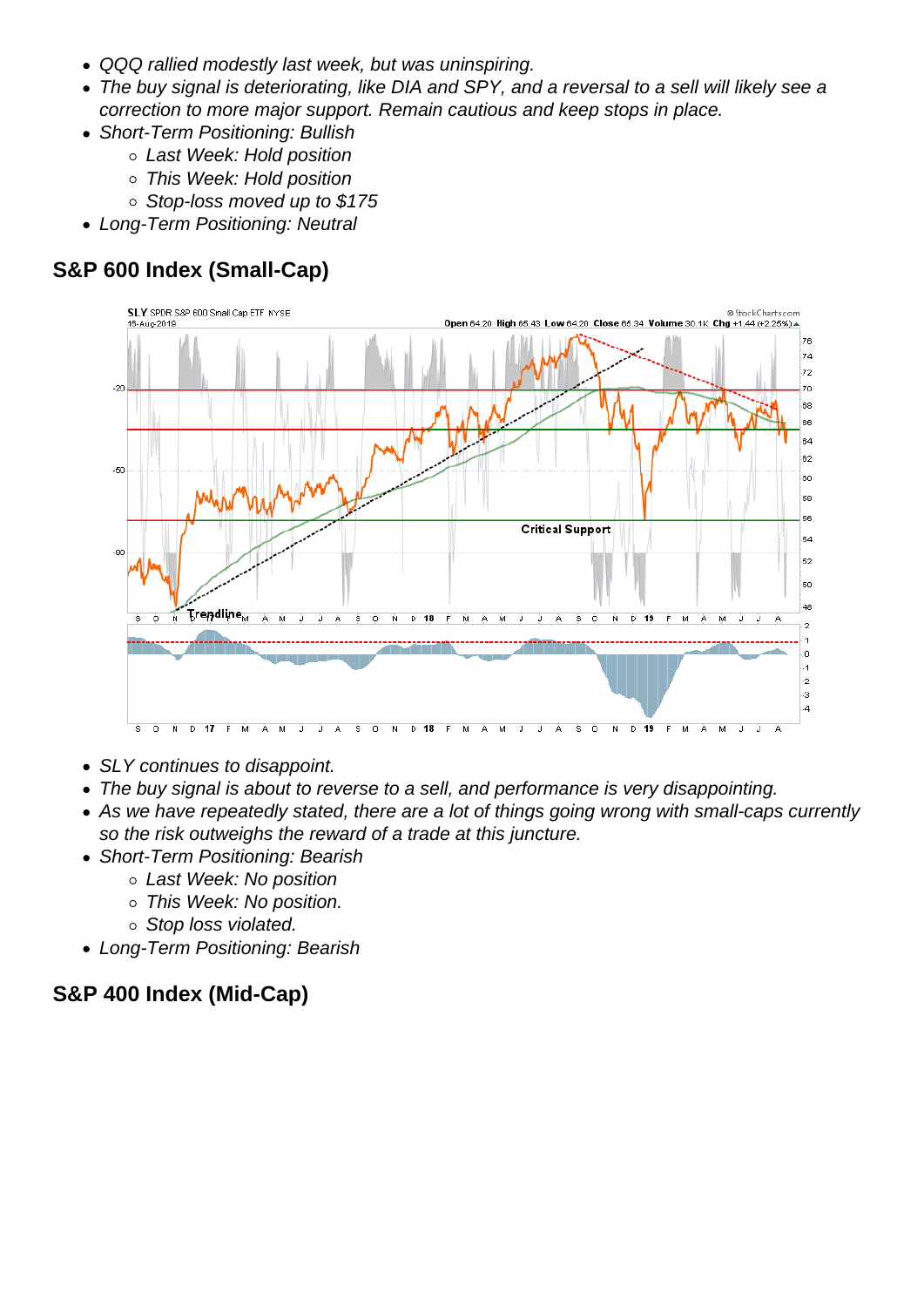- Same as above. MDY, like SLY, is technically not in great shape, and is breaking down suggesting the economic backdrop is weaker than headlines suggest.
- We have recommended over the last several weeks to take profits and reduce holdings.
- Short-Term Positioning: Neutral
	- Last Week: No holding
	- o This Week: No holding
- Long-Term Positioning: Bearish

#### Emerging Markets

EEM continued to breakdown this past week on trade war concerns.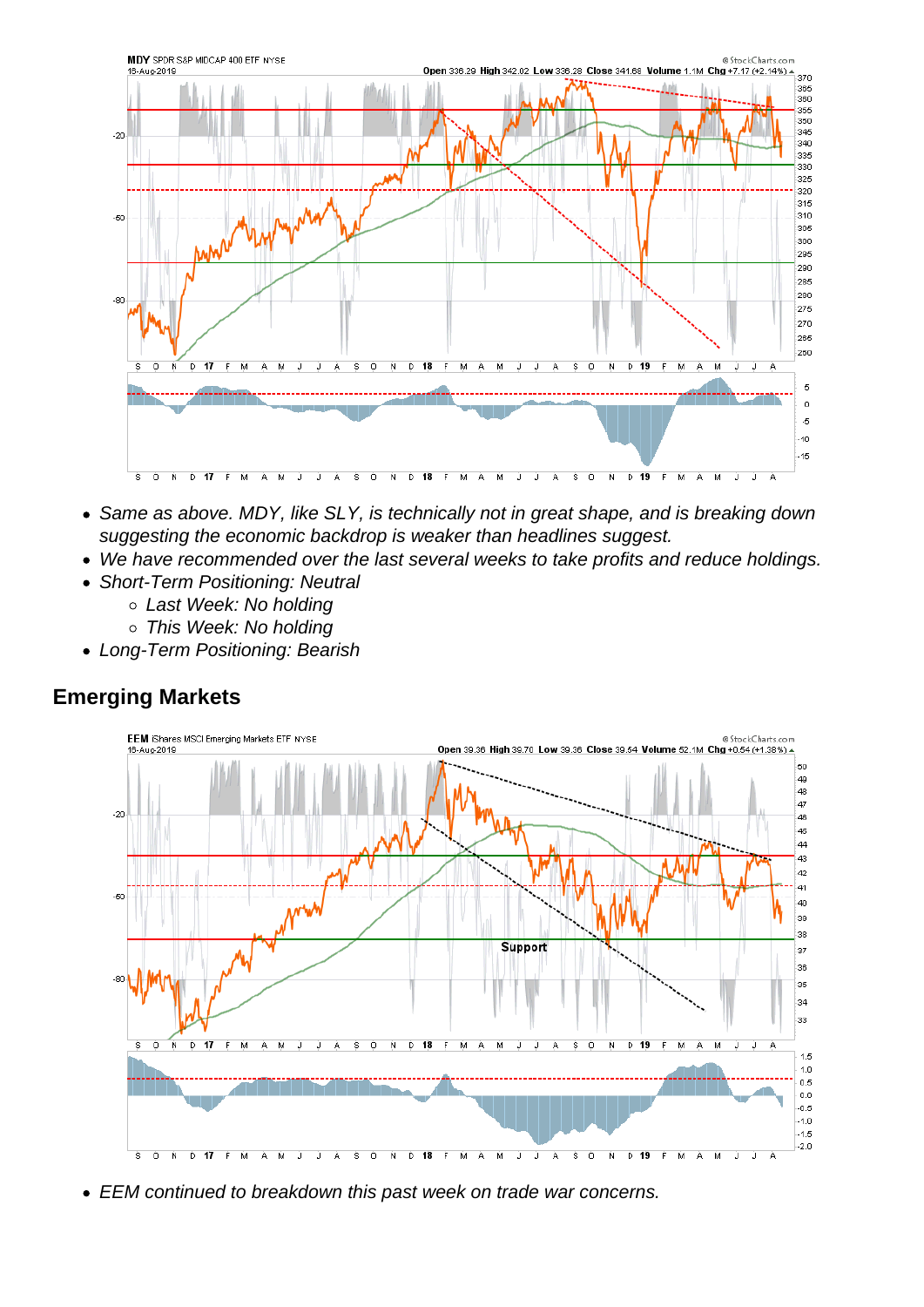- A sell signal has been triggered as well.
- This past week, EEM broke further support. Next support is \$38.
- As noted previously we closed out of out trading position to the long-short portfolio due to lack of performance.
- Short-Term Positioning: Bearish
	- Last Week: No position
	- This Week: No position
	- Stop-loss violated at \$41
- Long-Term Positioning: Neutral

International Markets

- Like EEM, EFA continues to drag.
- EFA broke its downtrend line while maintaining a "buy signal" and is now broke support at the 200-dma.
- EFA has also triggered a sell signal
- As with EEM, we did add a trading position to our long-short portfolio model but it, like EEM, was not performing so we closed it.
- Short-Term Positioning: Neutral
	- Last Week: No position
	- This Week: No position.
	- Stop-loss was violated at \$64
- Long-Term Positioning: Neutral

West Texas Intermediate Crude (Oil)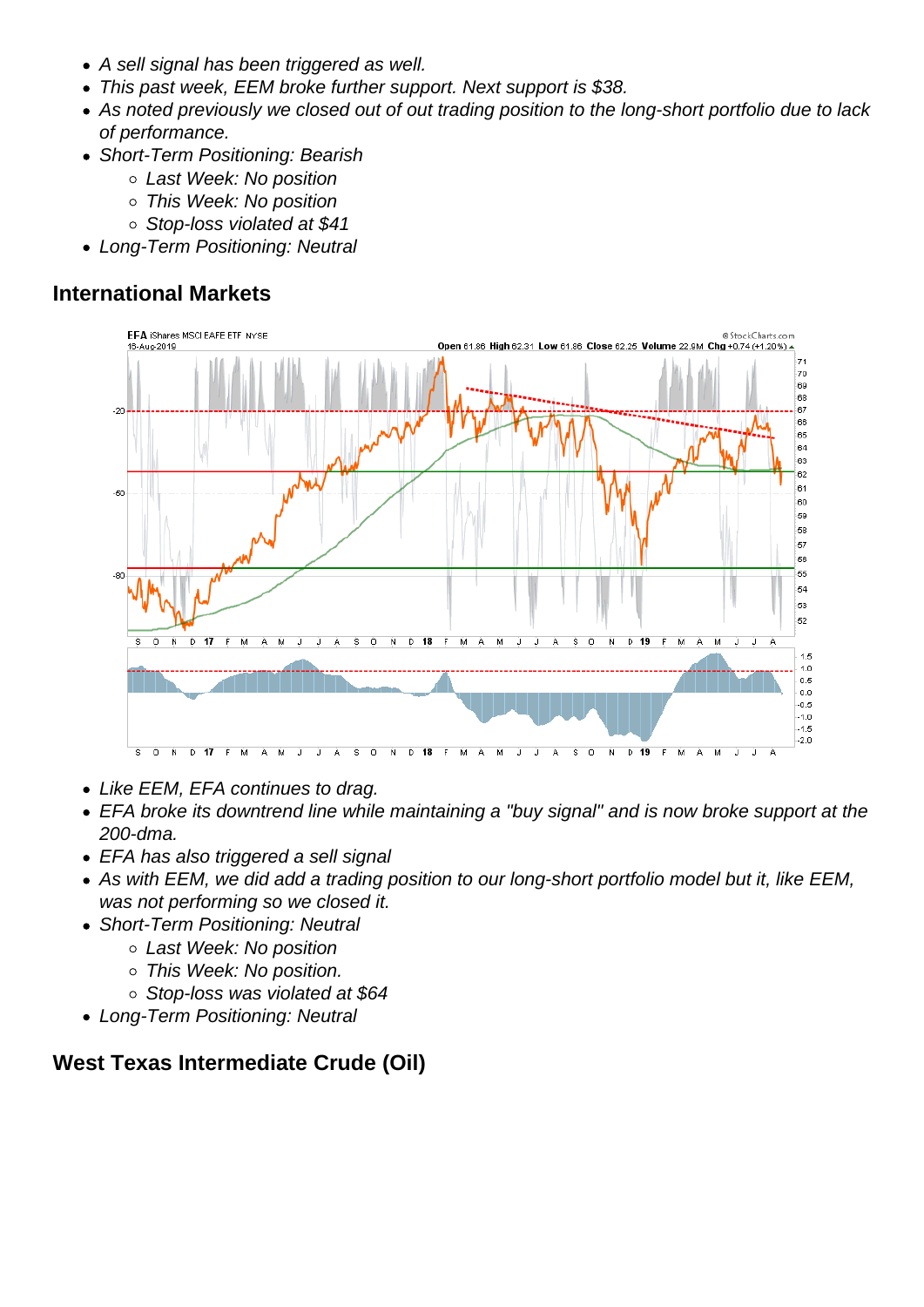- If there was ever an economic indicator to pay attention to it's oil.
- Oil continues to languish and remains on a sell signal currently. This doesn't really bode well for either economic growth, or energy stocks near-term.
- Oil is not over sold and is in a downtrend. There is no reason to be long oil currently.
- Short-Term Positioning: Neutral
	- o Last Week: No position
	- This Week: No position
	- $\circ$  Stop-loss for any existing positions is \$54.
- Long-Term Positioning: Bearish

Gold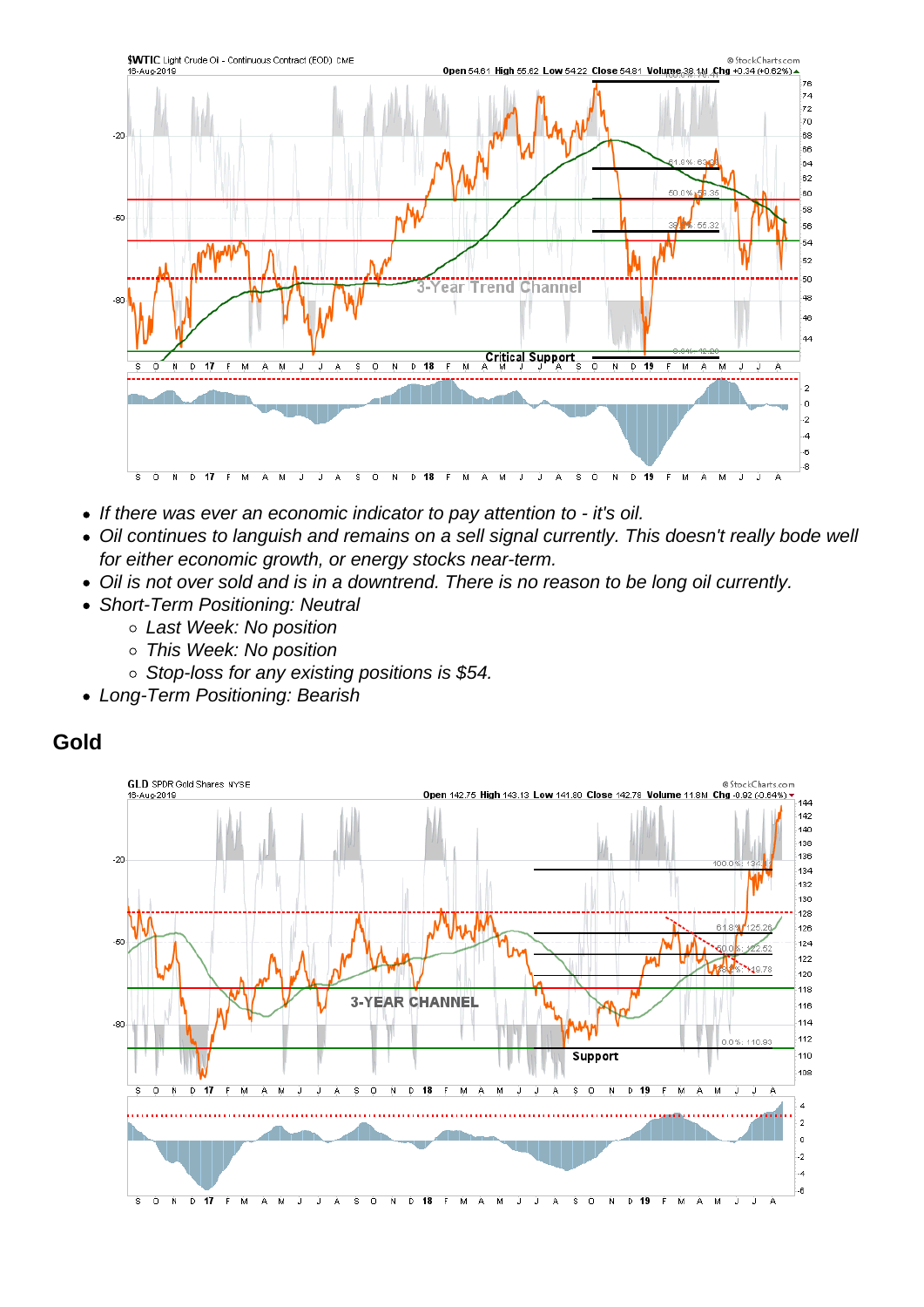- Gold remains extremely overbought including its longer-term "buy signal."
- As noted three weeks ago, we said that if support holds we will be able to move our stop-loss levels higher. That was indeed the case and we moved stops higher.
- Gold is too extended to add to positions here. Look for a pullback to \$134-136 to add.
- Short-Term Positioning: Neutral
	- Last week: Hold positions.
	- This week: Hold positions
	- $\circ$  Stop-loss for whole position move up to \$130
- Long-Term Positioning: Neutral

Bonds (Inverse Of Interest Rates)

- Like GLD, Bond prices have gone parabolic over the last week.
- The overbought condition is rather extreme, so be patient and wait for a correction back to the breakout level to add holdings.
- Prices could pullback to the \$134 range which would be a better entry point.
- Short-Term Positioning: Bullish
	- Last Week: Hold positions after taking profits.
	- This Week: Hold positions
	- Stop-loss is moved up to \$130
	- Long-Term Positioning: Bullish
- U.S. Dollar